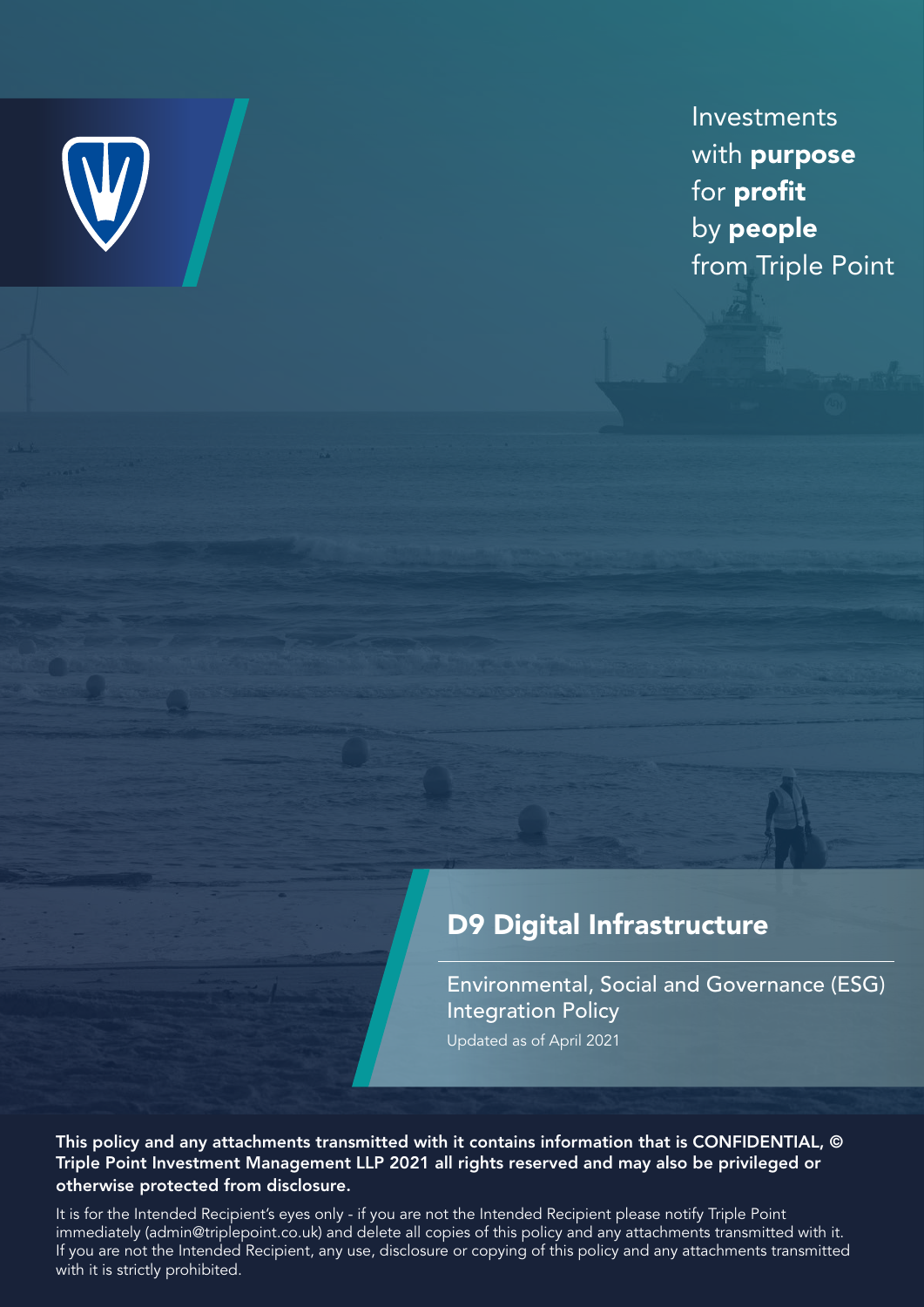## **COMMITMENT**

Triple Point has made a clear commitment to sustainable business within our company mission. As part of this firm-wide commitment, each investment team has undergone a detailed investment-process review to create an individual ESG programme, capturing the specific ESG requirements of our different investment products, which have then been summarised in their respective ESG integration policies.

This policy applies to the ESG investment, ownership and reporting processes associated with Triple Point Digital 9 Infrastructure PLC.

| Triple Point Digital 9 Infrastructure PLC |                                                                                                                                                                                                                                                                                                                                                                                                                                                                                                                                 |  |  |  |
|-------------------------------------------|---------------------------------------------------------------------------------------------------------------------------------------------------------------------------------------------------------------------------------------------------------------------------------------------------------------------------------------------------------------------------------------------------------------------------------------------------------------------------------------------------------------------------------|--|--|--|
| <b>Share class</b>                        | Ordinary                                                                                                                                                                                                                                                                                                                                                                                                                                                                                                                        |  |  |  |
| <b>Summary</b>                            | To generate a total return for investors by<br>investing in a diversified portfolio of resilient<br>Digital Infrastructure Projects. Projects will<br>provide key infrastructure for global data<br>transfer (subsea fibre-optic networks, wireless<br>networks and terrestrial fibres) and data<br>storage (data centres), all of which contribute<br>to facilitating global digital communication<br>with a focus on provision of energy efficiency<br>and the integration of green and cleaner<br>infrastructure management. |  |  |  |
| <b>Structure</b>                          | <b>Investment Trust</b>                                                                                                                                                                                                                                                                                                                                                                                                                                                                                                         |  |  |  |
| Launch                                    | February 2021                                                                                                                                                                                                                                                                                                                                                                                                                                                                                                                   |  |  |  |
| Web                                       | https://www.d9infrastructure.com/                                                                                                                                                                                                                                                                                                                                                                                                                                                                                               |  |  |  |

Triple Point's company-wide Sustainable Business Policy is available at https://www.triplepoint.co.uk/filedownload.php?a=909-601008f02a9e3

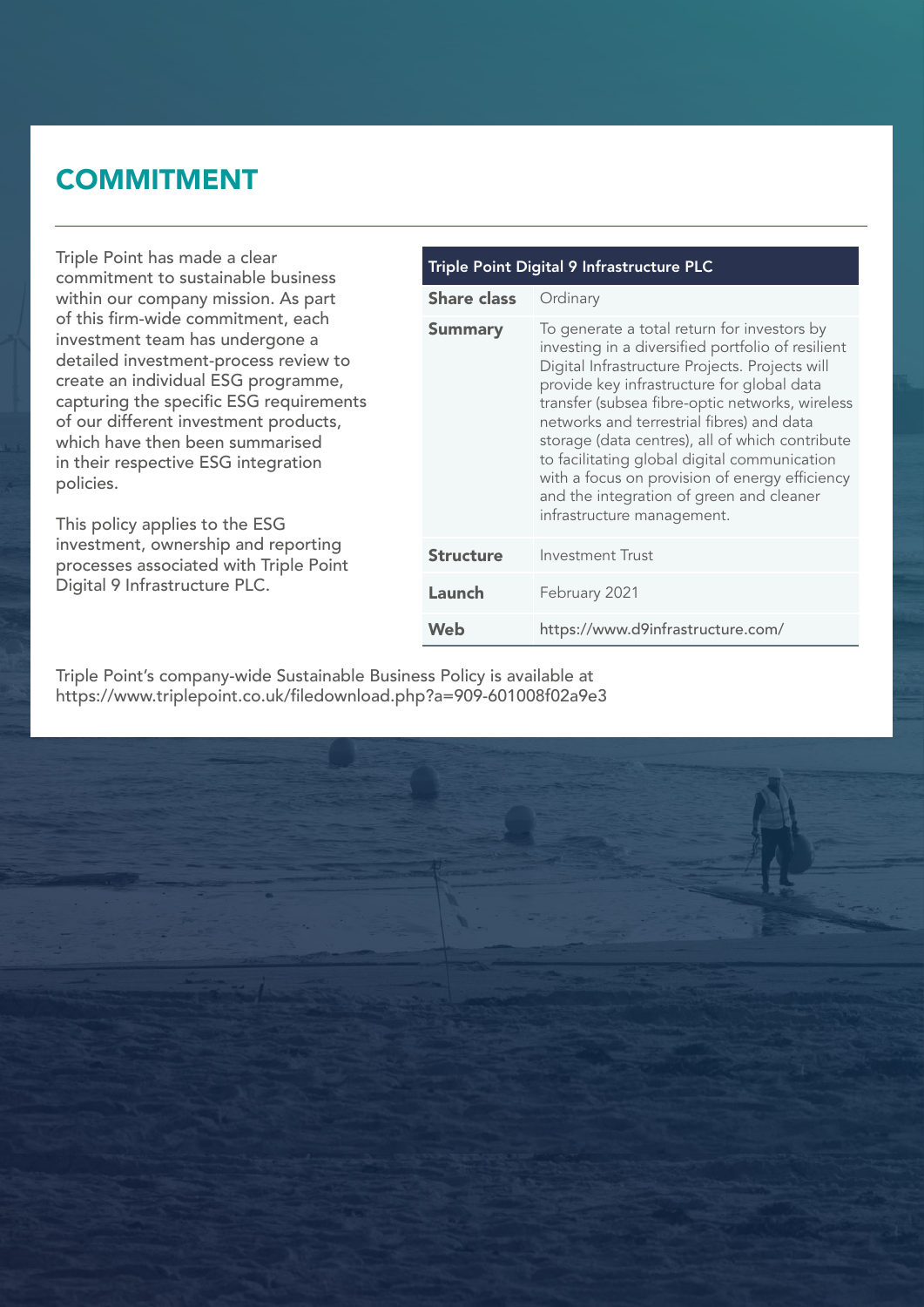# **CONTENTS**

- Background and context 1
- Rationale for ESG integration within our Digital Infrastructure investments 2
- Approach to ESG integration 3
- Implementation of ESG integration 4
	- Management (Culture, Capacity & Governance)
	- Investment (Process & Reporting)
- Policy statement 5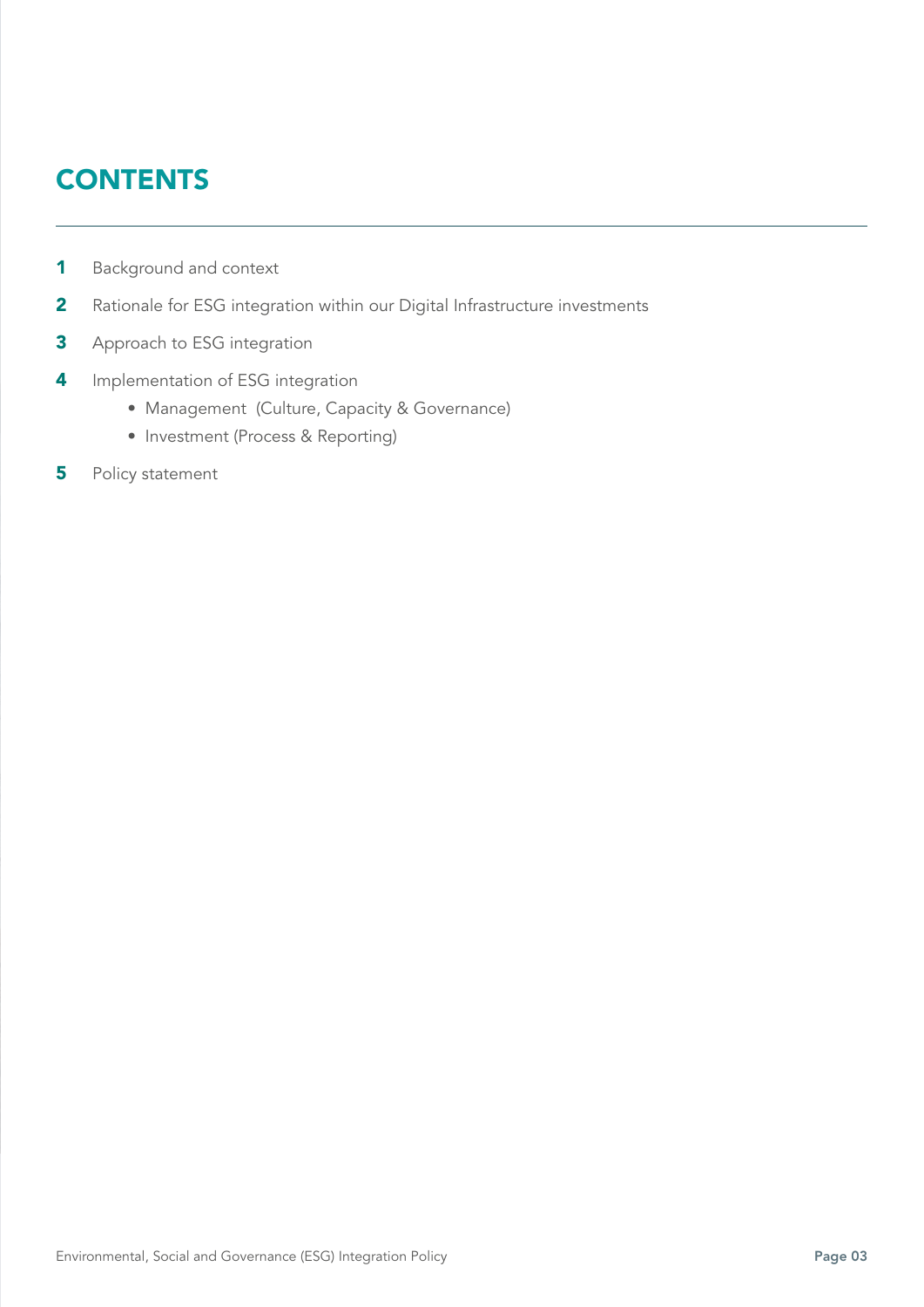## 1. BACKGROUND AND CONTEXT

Founded in 2004, Triple Point has successfully invested in a range of businesses and organisations across both the private and public sectors. We strive to identify and unlock investment opportunities that have purpose, so we can help people and planet, while generating profit for investors.

In support of our commitment to sustainable business, Triple Point has designed and implemented a series of ESG Integration policies across its various investment strategies. The purpose of each policy is to identify, monitor and manage ESG issues to minimise the risk of Triple Point investing in ways that could undermine ESG principles. Such investing risks harm to wider stakeholders, undermining, and potentially reducing, the financial objectives of our investments.

The policies will be under continuous review, updated by the relevant teams and Triple Point's ESG Committee to drive ESG performance and help position us as a leader in the field of ESG.

Triple Point's overall commitment to sustainable business and approach to ESG is captured in its Sustainable Business Policy, which is overseen by the Triple Point ESG Committee. The committee comprises senior members of the Triple Point group who meet monthly and report to the Triple Point Management Committee.

In the view of the ESG Committee, successful ESG integration means:

- Dedicating resource at a strategy level to integrate, monitor and report on ESG issues
- Integrating ESG considerations throughout investment processes
- Ensuring decision-making captures ESG as a factor
- Learning from decisions and reporting to continually enhance ESG integration
- Pro-actively engaging with investors to understand their ESG requirements
- Challenging systemic issues which slow uptake of ESG practices by asking questions, offering alternative solutions, or engaging at a policy level.

An important aspect of Triple Point's approach to ESG is the adoption of the Principles for Responsible Investment ('PRI'), which we signed up to in 2019. The PRI principles are designed to guide and demonstrate best practice ESG integration, and to promote alignment between the objectives of investors and wider society. The principles, which are voluntary, are intended to be actionable and measurable.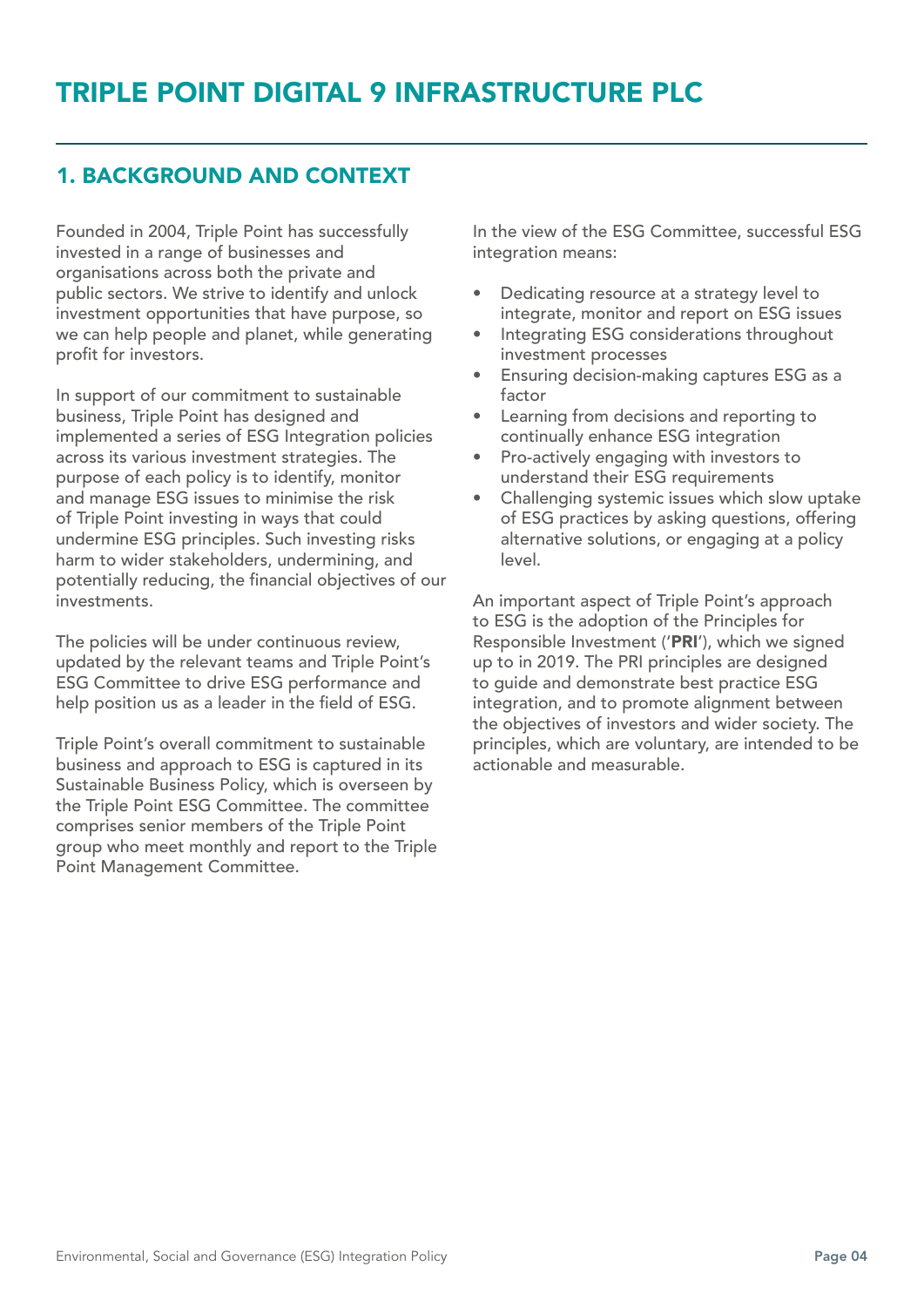### 2. RATIONALE FOR ESG INTEGRATION WITHIN OUR DIGITAL INFRASTRUCTURE INVESTMENTS

Triple Point is committed to being a sustainable and responsible investor; core to this commitment is to integrate ESG issues into investment analysis and decision-making. The purpose of our investments is to create value for our communities and the people who live and work in them. And the returns from those investments create profit for our clients. We believe that ESG integration is critical if we are to create these benefits. As such ESG is a fundamental part of the investment decision-making process for the Digital 9 Infrastructure Fund.

Digital Infrastructure is critical to global connectivity as key aspects of people's lives – work, education, healthcare, shopping, leisure and socialising – become more reliant on the transfer and storage of data. As Nations grapple with the Covid19 global pandemic, reliance on Digital Infrastructure has never been higher or more crucial. Demand for capacity is expected to increase exponentially (for instance, the volume of data in the world has increased by 3,300 per cent. in a decade) as earlier technologies begin to reach capacity or become redundant (for example, 11 of the 14 existing transatlantic cables are expected to retire in the next five years).<sup>1</sup>

Entwined in this need for greater capacity is also the need for greater digital access. Many vulnerable sections of society still don't have internet access. Recognition of the importance of this social utility is growing. The UN has declared that ensuring universal access to the Internet should be a priority for all States.<sup>2</sup>

Perversely, Digital Infrastructure both solves a problem and contributes to one. While it is becoming a basic need for citizens to fully participate in society, Digital Infrastructure is resource and energy intensive, at a time when energy use is under severe scrutiny, and Green House Gas Emissions must be reduced (for example the UK Government have committed to reducing Green House Gas Emissions to net zero by 2050).

Integration of ESG is key to ensuring we align to the social benefits of Digital Infrastructure while mitigating for its risks, in particular environmental footprint. In doing so, The Fund also has the opportunity to align to the UN Sustainable Development Goals, Goal 9: Industry Innovation and Infrastructure: Build resilient infrastructure, promote inclusive and sustainable industrialisation and foster innovation.

### ESG: the long view

Digital Infrastructure assets are long-term in nature and hence particularly exposed to longterm themes synonymous with ESG integration. Extreme weather, environmental trends, gradual resource degradation, poor governance, deteriorating community relations and potential loss of the social licence to operate are all examples of ESG risks to an operational asset.

Conversely, ESG can help identify resource efficiencies, reduce the company's environmental footprint, drive innovation, improve community relations, protect the social licence to operate and support staff retention. In essence, good ESG integration for this Fund will help ensure the funding of the most resilient assets, and further increase the likely alignment to UN SDG, Goal 9.

We believe taking these ESG issues into account throughout the investment process goes beyond responding to industry expectation. We believe it is critical for risk mitigation and when done well can contribute to enhanced returns as well as preserve value for our investors.

The Digital 9 Infrastructure Fund will be one of the first to provide investors in the UK public markets with the opportunity to participate in this key growth sector. We look to offer investors the reassurance that Triple Point's Digital 9 Infrastructure Fund provides access to the highest quality opportunities in this growing and essential market, both financially and from an ESG perspective.

1 'How much data is generated each day?' World Economic Forum, April, 2019, available at: https://www.weforum.org/ agenda/2019/04/how-much-data-is-generated-each-day-cf4bddf29f/

2 Report of the Special Rapporteur on the promotion and protection of the right to freedom of opinion and expression, Frank La Rue\*, United Nations General Assembly, 2011, available at: https://www2.ohchr.org/english/bodies/hrcouncil/ docs/17session/A.HRC.17.27\_en.pdf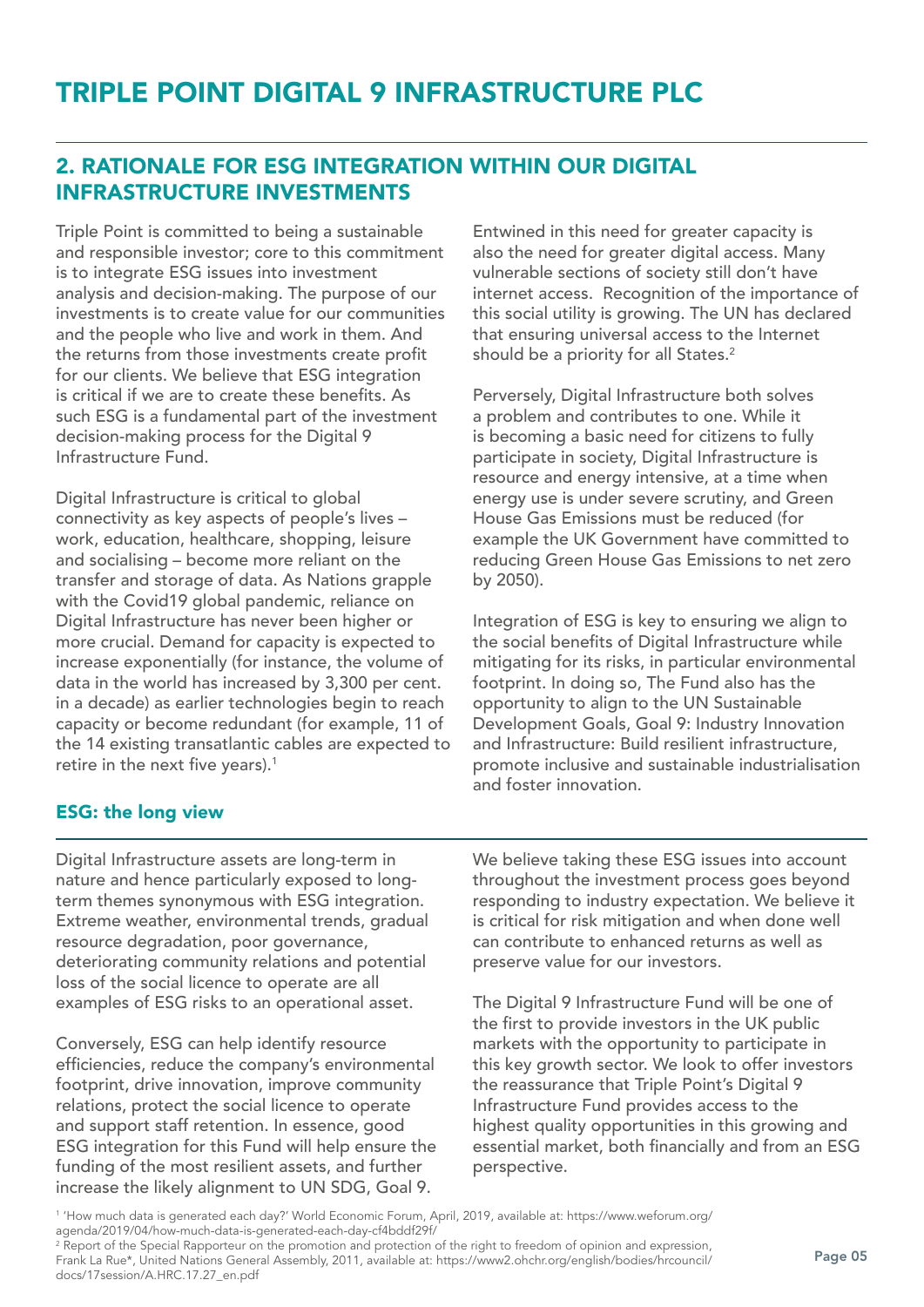### 3. APPROACH TO ESG

The Digital 9 Infrastructure Fund has a two-step approach to ESG combining broad and deep ESG integration with a purpose-driven overlay.

#### Step 1: Purpose-driven Overlay

The Fund looks to align to one of our purposedriven themes in every investment made. In doing so we help ensure the broader potential social benefits of Digital Infrastructure are delivered while managing for the known environmental risk:

- Significantly increase access to information and communication technology through our platforms: investing in those assets who can demonstrate the ability to improve digital access, for all sections of society
- II. Decarbonisation of Digital Infrastructure

use: target assets with the most advanced energy efficiency practices, or where strong improvement can be achieved

#### The overlay aligns to Sustainable Development Goal 9: Industry, Innovation & Infrastructure, specifically:

Target 9.4: By 2030, upgrade infrastructure and retrofit industries to make them sustainable, with increased resource-use efficiency and greater adoption of clean and environmentally sound technologies and industrial processes, with all countries taking action in accordance with their respective capabilities.

Indicator 9.4.1: CO2 emission per unit of value added

Target 9.c: Significantly increase access to

information and communications technology and strive to provide universal and affordable access to the Internet in least developed countries by 2020 Indicator 9.c.1: Proportion of population covered by a mobile network, by technology

For each company we log alignment to one of these themes and wherever possible we agree data points with investee companies used to report on overall fund alignment in annual reporting (please also refer to the reporting section 4.2). Where an investment does not align to either of the purpose statements, and evidence of potential, or actual, negative alignment with no opportunity to create improvement exists for either one, then the D9 fund will not invest.

#### Step 2: ESG integration

The aim of ESG integration is to bring value both to the investment decision-making process and to the investments which the Company makes. By applying a broad and deep analysis this helps the Company to build a clear picture of the sustainability credentials of a potential investment in addition to driving improvement through ongoing engagement:

- I. Breadth: To ensure a minimum level of assurance on the quality of the business across a range of core ESG expectations, we consider the performance of the company relative to industry best practice and in particular the 10 principles of the UN Global Compact.
- II. Depth: We complement this broad review with a deeper assessment which considers in more detail the individual nature of the target asset, for example, the size and type of asset, region, operational environment and stage of project cycle. We then assess against a range of tailored expectations to assess the asset's ESG performance. These expectations are drawn from industry best practice including the Sustainable Accounting Standards Board (SASB) and the expectations of the Sustainable Digital Infrastructure Alliance (SDIA).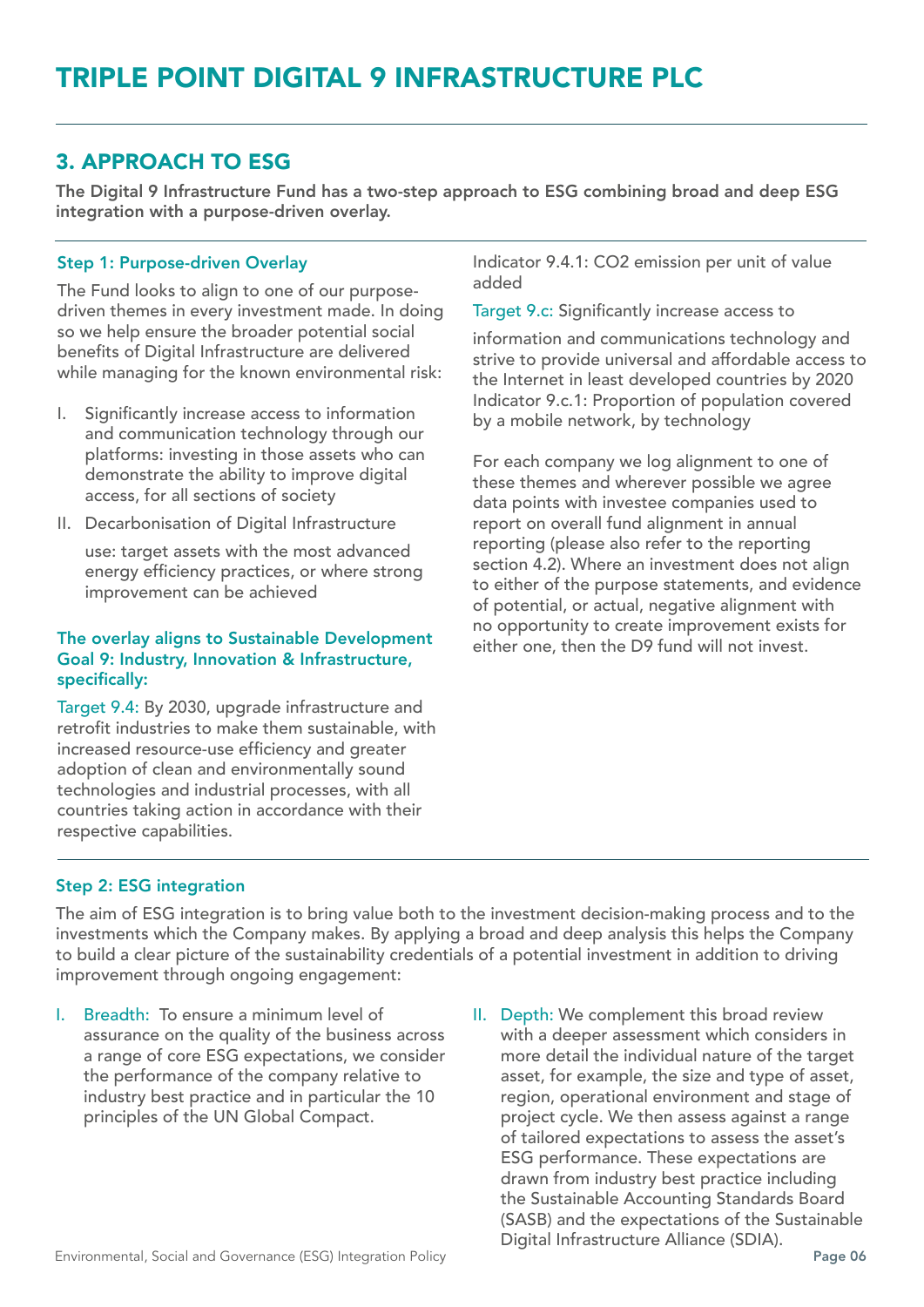## TRIPLE POINT DIGITAL 9 INFRASTRUCTURE PLC

#### Our Digital Infrastructure assessment will typically cover the following areas for all investments:

Environmental: Greenhouse gas emissions and air pollution, their creation, management and monitoring during build and asset life. Use, generation and intensity of Energy, and the nature of the energy (e.g. renewable) along with water use and its pollution. We also look at levels of waste generated, avoided and disposed of, approach to raw material sourcing and supply chain sustainability, and biodiversity and habitat management.

As part of our environmental assessment we apply an additional review of the climate risk exposure of the asset, this assessment aligns to the TCFD's framework of Governance, Strategy, Risk Management, and Metrics & Targets.

Social: the relevance and appropriateness of the asset to the locality. Assurance of good customer and stakeholder relations, including management of land rights and social inclusion through access to the asset. We examine data security, client data protection and associated risks. We expect strong management and reporting of health and safety (during and after build) as well as good labour management including staff wellbeing, good diversity and inclusion practices, appropriate training, and presence of fair pay, including reassurance of the absence of modern slavery.

Governance: Management's responsibility and ability to promote a corporate governance structure that is accountable and responsive to stakeholders by addressing issues such as Boards & Trustees, pay structure, ownership and accounting practices. Reassurance on a company's business ethics, through evidence of best practice in approaches to tax policy, management of bribery and corruption, conflicts of interest and appropriate senior level ownership of ESG issues.

### ESG ENGAGEMENT

An important part of our ESG strategy is to use our influence to work with investee companies to drive improvements in their ESG practice and outcomes. While we would not invest if there were any critical weaknesses identified, we also recognise that many companies who have good practice can still do more across the full breadth of ESG topics to become leading practitioners. We consider our commitment to ESG engagement a key benefit to this strategy, and important in our role as PRI signatories and members of the SDIA. Our approach is not to overlook, or argue away weaknesses, but understand them and help identify a pathway for improvement through target setting and tracking. We focus improvement on the ESG topics outlined above, with additional attention on the two topics of our purpose-driven overlay: access to information and communications technology, and decarbonisation of Digital Infrastructure energy use.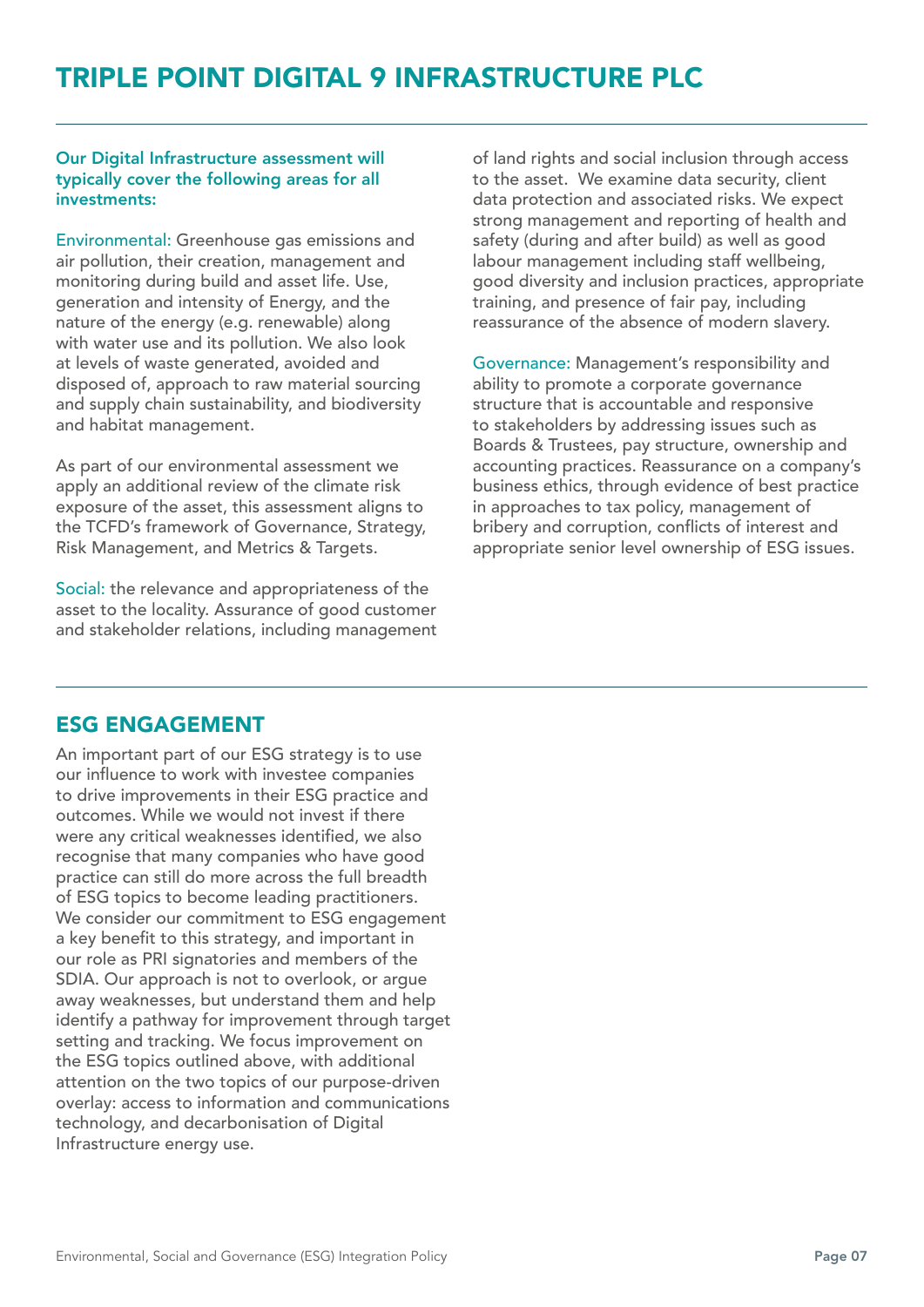### 4. IMPLEMENTATION OF ESG INTEGRATION

We have conducted a careful review of our investment processes to enable the implementation of practical, proportionate and material ESG integration. There are two key elements to our approach to implementation:

- I. Management (Culture, Capacity & Governance) this refers to the allocation of appropriate resourcing, training and senior support to ESG integration. It demonstrates Triple Point's actions have integrity aligned with the strategic position of the company and oversight from senior management.
- II. Investment (Process & Reporting) this refers to action taken in the investment process to assess and improve ESG factors affecting the target asset, how these might affect an investment decision and how we capture decisions and changes to ESG factors during our asset ownership.

The details below provide insight on management of these two key areas of our approach. The details and examples are not exhaustive, but seek to provide clear evidence of the comprehensive nature of our integration process.

#### I. Management (Culture, Capacity & Governance)

| Who                                  | <b>Action</b>                                                                                                                                                                                                                                                                                                                                                                                                                                                                  |
|--------------------------------------|--------------------------------------------------------------------------------------------------------------------------------------------------------------------------------------------------------------------------------------------------------------------------------------------------------------------------------------------------------------------------------------------------------------------------------------------------------------------------------|
| Team                                 | We have a programme of ESG training for the team, and team members are encouraged and supported to<br>$\bullet$<br>undertake appropriate training and learning opportunities<br>All team members are expected to show ownership for good ESG throughout the Investment Process, and this<br>$\bullet$<br>expectation is explicitly shared with new hires<br>Individuals are empowered to ask new questions of partners/counterparties to drive best ESG practice.<br>$\bullet$ |
| Investment<br>Committee              | All IC members receive ESG training                                                                                                                                                                                                                                                                                                                                                                                                                                            |
| <b>Board review</b>                  | Introducing ESG training for the board                                                                                                                                                                                                                                                                                                                                                                                                                                         |
| <b>Triple Point ESG</b><br>Committee | Reporting of key portfolio ESG information to the ESG Committee for critical review.                                                                                                                                                                                                                                                                                                                                                                                           |
| <b>Prospects/Clients</b>             | Explicit reference to ESG in all new marketing materials.                                                                                                                                                                                                                                                                                                                                                                                                                      |

#### II. Investment (Process & Reporting)

| <b>Investment Step</b>    | <b>ESG Action</b>                                                                                                                                                                                                                                                                                                                                                                                                                                                                                                                                                                                                                                                                                                                                                         |                                                                                                                                                                                                                                                                                                           |  |  |
|---------------------------|---------------------------------------------------------------------------------------------------------------------------------------------------------------------------------------------------------------------------------------------------------------------------------------------------------------------------------------------------------------------------------------------------------------------------------------------------------------------------------------------------------------------------------------------------------------------------------------------------------------------------------------------------------------------------------------------------------------------------------------------------------------------------|-----------------------------------------------------------------------------------------------------------------------------------------------------------------------------------------------------------------------------------------------------------------------------------------------------------|--|--|
|                           | Intergration                                                                                                                                                                                                                                                                                                                                                                                                                                                                                                                                                                                                                                                                                                                                                              | <b>Example</b>                                                                                                                                                                                                                                                                                            |  |  |
| Origination /<br>Sourcing | All investments are assessed for alignment to one of the<br>$\bullet$<br>purpose-driven themes<br>We reference and raise the importance of good ESG with any<br>$\bullet$<br>co-investors.                                                                                                                                                                                                                                                                                                                                                                                                                                                                                                                                                                                | e.g. evidence which demonstrates leading<br>carbon reduction practice for example<br>a Data Centre with a Power Usage<br>Effectiveness significantly below the<br>average and with an improving trend                                                                                                     |  |  |
| Due Diligence (DD)        | Assessment of alignment to the 10 principles of the Global<br>$\bullet$<br>Compact, to ensure due attention to the key areas of Human<br>Rights, Labour, Environment and Anti-Corruption.<br>Bespoke analysis of industry specific ESG themes and topics<br>$\bullet$<br>(please also refer to the below table)<br>Climate Risk Exposure assessment via the TCFD framework<br>$\bullet$<br>Results are captured in an ESG scorecard which forms part of<br>the assessment and selection process, and includes a minimum<br>ESG attainment threshold for investment.<br>Areas of possible concern, or topics for engagement are<br>$\bullet$<br>identified and recorded.<br>We track where a deal is rejected or explicitly selected, based<br>$\bullet$<br>on ESG factors | e.g. require reassurance of Modern<br>Slavery avoidance<br>e.g. assessment of a wireless technology<br>$\bullet$<br>provider's approach to community<br>consultation in tower construction<br>e.g. climate assessment of an asset<br>includes impact of extreme weather<br>conditions on future viability |  |  |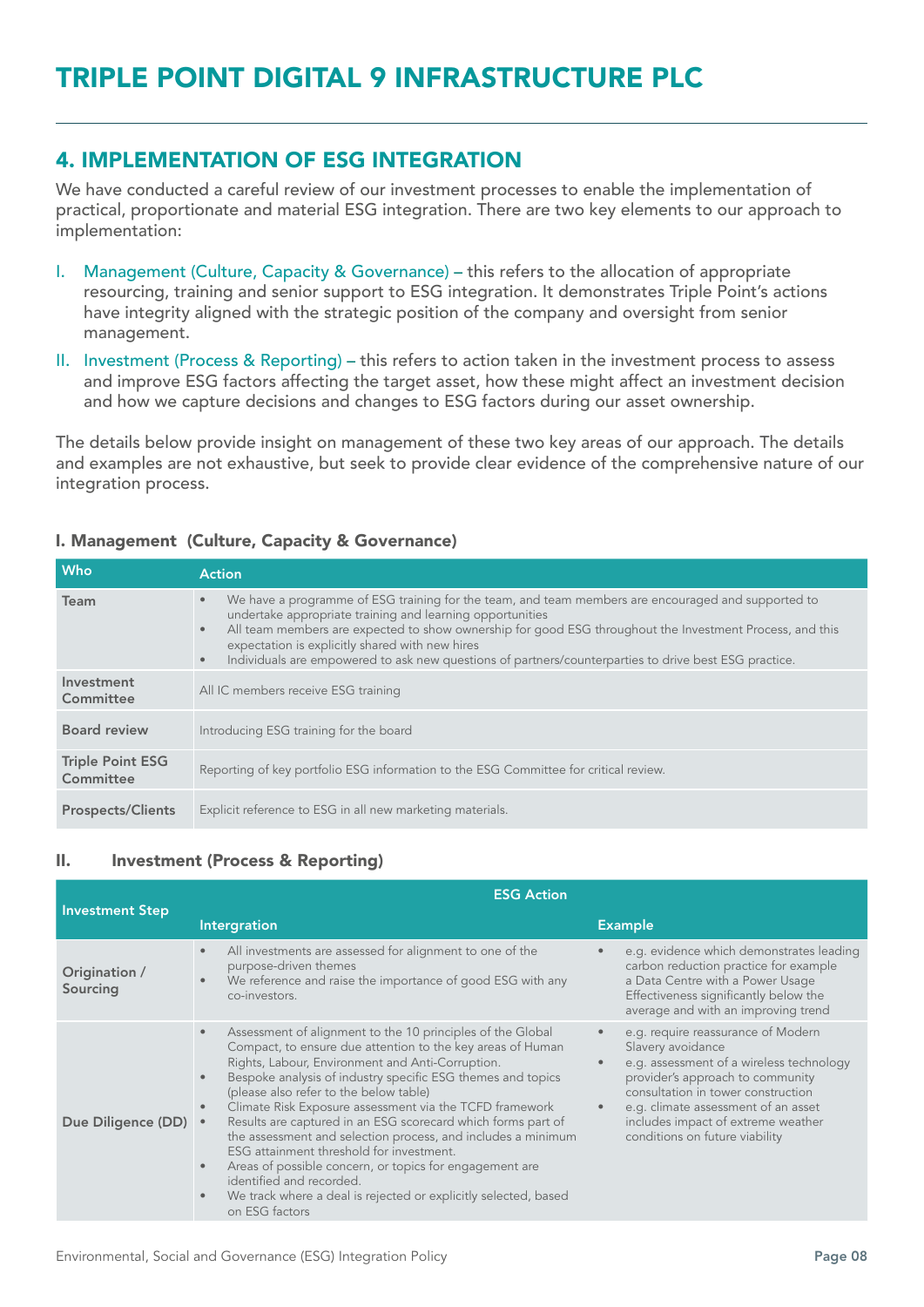# TRIPLE POINT DIGITAL 9 INFRASTRUCTURE PLC

| Prep for approval                    | During the site visit we seek clarification on any areas of concern .<br>previously identified<br>An on-site ESG check-list is completed<br>We baseline current performance on key selected ESG areas.                                                                                                                                                                                                                                                                                                         | ESG factors may result in further<br>information being requested before<br>proceeding to IC e.g. biodiversity<br>management approach, or evidence of<br>the implementation of a robust health &<br>safety policy                                                                                                                         |
|--------------------------------------|----------------------------------------------------------------------------------------------------------------------------------------------------------------------------------------------------------------------------------------------------------------------------------------------------------------------------------------------------------------------------------------------------------------------------------------------------------------------------------------------------------------|------------------------------------------------------------------------------------------------------------------------------------------------------------------------------------------------------------------------------------------------------------------------------------------------------------------------------------------|
| Investment<br>Committee              | IC papers include labeled ESG scorecard results, & draw<br>attention to any strengths & weaknesses.                                                                                                                                                                                                                                                                                                                                                                                                            | We would highlight where ESG factors<br>$\bullet$<br>have influenced opinion on an asset e.g.<br>energy efficiency benefits being offset by<br>undesirable water discharge.                                                                                                                                                              |
| Board/external<br>review             | Board papers include labeled details on ESG.                                                                                                                                                                                                                                                                                                                                                                                                                                                                   | e.g. the need to request additional<br>$\bullet$<br>clarification, and outcome, would be<br>noted.                                                                                                                                                                                                                                       |
| Execution                            | Agree with investee company the ESG-linked improvements we<br>require.<br>Establish with the investee company the metrics required for<br>future reporting                                                                                                                                                                                                                                                                                                                                                     | e.g. increased procurement of renewable<br>$\bullet$<br>energy<br>e.g. number of new users in rural<br>$\bullet$<br>communities                                                                                                                                                                                                          |
| <b>Monitoring &amp;</b><br>reporting | We analyse the ESG outcomes of each company by collating the •<br>$\bullet$<br>pre-agreed metrics, and will publish KPIs and qualitative analysis<br>Reporting will focus on the Fund's alignment to the ESG<br>$\bullet$<br>standards and purpose driven outcomes as outlined, including<br>identified climate risks and opportunities in line with TCFD, and<br>alignment with EU Taxonomy disclosure<br>ESG reporting will be integrated within the Fund's Annual<br>$\bullet$<br>Report                    | ESG factors may result in our requiring<br>ongoing monitoring of an issue with<br>an asset e.g. biodiversity management<br>outcomes.                                                                                                                                                                                                     |
| Holding & Exit                       | During our ownership we intend to drive ESG performance<br>$\bullet$<br>improvements which can be evidenced through KPI data<br>comparison over time<br>If an asset is decommissioned during our ownership we ensure<br>$\bullet$<br>best practice in any dismantling and component re-cycling<br>We will take into account the nature of the buyer during exit<br>$\bullet$<br>process<br>We will look to establish the ESG value-added during holding<br>$\bullet$<br>period, by inter-rogating ESG metrics. | Indicative KPIs include:<br>$\bullet$<br>Increased digital service access in rural<br>$\bullet$<br>communities; in low income metropol<br>Reduction in energy consumption<br>$\bullet$<br>achieved as a direct result of energy<br>conservation and energy efficiency<br>initiatives<br>Water Usage Effectiveness and trend over<br>time |

To further illustrate the application of our ESG assessment at the due diligence stage, the table below provides examples of how ESG is analysed by investment type:

|                          | <b>Environmental</b>                                                                                            | <b>Social</b>                                                                               | Governance                                                                               |
|--------------------------|-----------------------------------------------------------------------------------------------------------------|---------------------------------------------------------------------------------------------|------------------------------------------------------------------------------------------|
| Sub-sea fibre            | e.g. strong and improving utilisation<br>rates; review of environmental impact<br>of developments on subsea bed | e.g. maintenance & worker safety<br>approach and record                                     | e.g. being a carrier-neutral provider<br>of connectivity                                 |
|                          |                                                                                                                 |                                                                                             |                                                                                          |
| <b>Terrestrial fibre</b> | e.g. strong & improving resource<br>footprint                                                                   | e.g. well developed & effective<br>supply chain management                                  | e.g. possession of right licenses, &<br>evidence of going beyond minimum<br>requirements |
|                          |                                                                                                                 |                                                                                             |                                                                                          |
| <b>Data Centres</b>      | e.g. efficient use of power and plan<br>for renewable energy                                                    | e.g. data security, & consideration<br>of hardware manufacturer & political<br>implications | e.g. strong management of bribery<br>and corruption risks                                |
|                          |                                                                                                                 |                                                                                             |                                                                                          |
| <b>Wireless</b>          | e.g. end of life management to limit<br>e-waste                                                                 | e.g. local community consultation for<br>tower construction                                 | e.g. strong management of customer<br>privacy risks                                      |